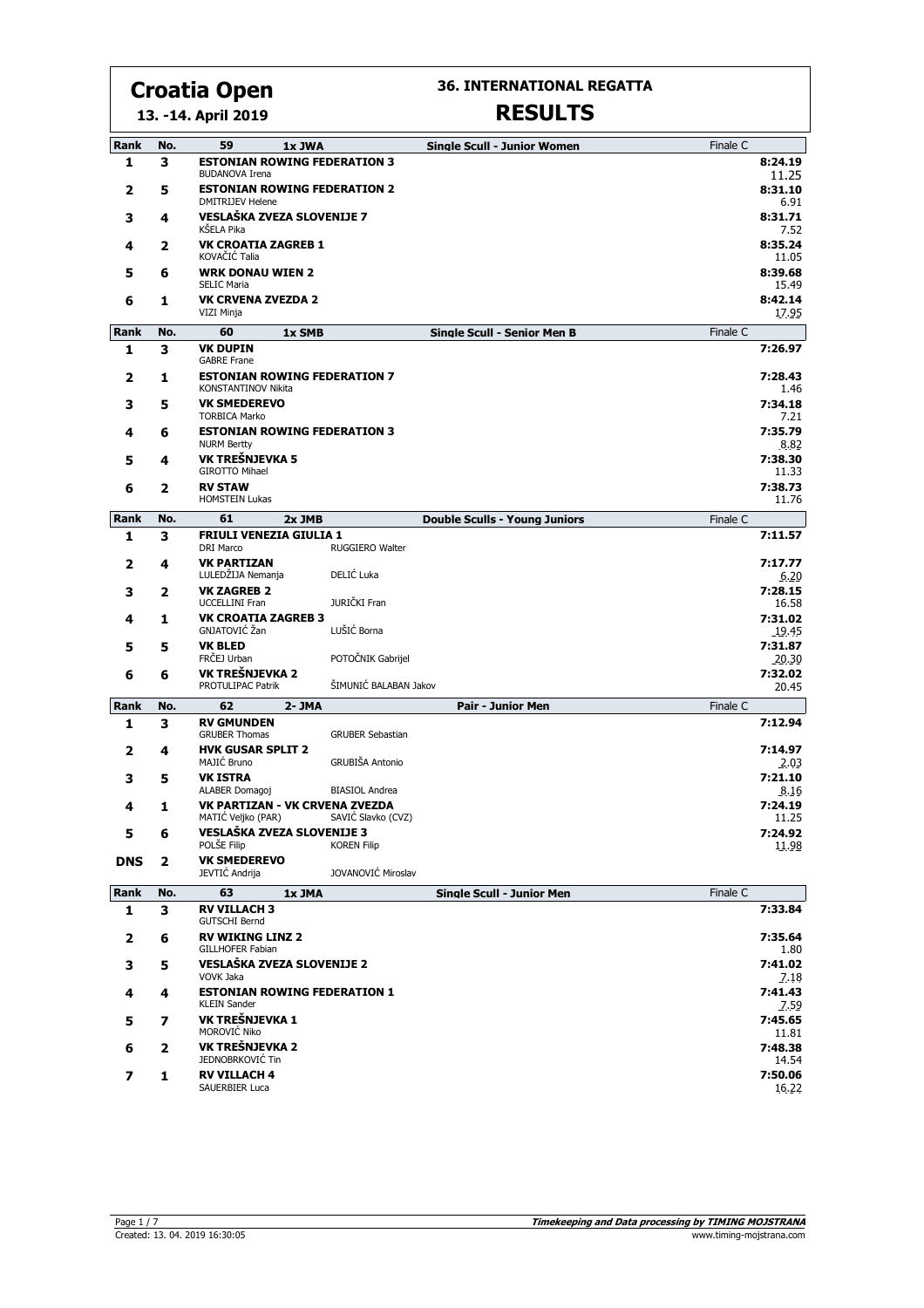**36. INTERNATIONAL REGATTA**

#### **13. -14. April 2019**

| Rank       | No. | 64<br>1x SML                                                    |                         | Single Scull - Lightweight Men     | Finale C |                           |
|------------|-----|-----------------------------------------------------------------|-------------------------|------------------------------------|----------|---------------------------|
| 1          | 5   | <b>ESTONIAN ROWING FEDERATION 5</b><br><b>RANDMAE Kermo</b>     |                         |                                    |          | 7:35.21                   |
| 2          | 3   | <b>ESTONIAN ROWING FEDERATION 2</b><br>RUUSALEPP Karl August    |                         |                                    |          | 7:39.52<br>4.31           |
| 3          | 6   | <b>VK NEPTUN DUBROVNIK 1</b><br><b>CRNJAK Toni</b>              |                         |                                    |          | 7:41.84<br>6.63           |
| 4          | 4   | <b>ESTONIAN ROWING FEDERATION 6</b><br><b>LIPINSOV Aleksei</b>  |                         |                                    |          | 7:43.38<br>8.17           |
| 5          | 2   | <b>ESTONIAN ROWING FEDERATION 3</b><br>KALJUSTE Martin          |                         |                                    |          | 7:43.43<br>8.22           |
| 6          | 1   | <b>VK BLED</b><br><b>VOVK Luka</b>                              |                         |                                    |          | 7:49.70<br>14.49          |
| Rank       | No. | 65<br>$2 - JMB$                                                 |                         | <b>Pair - Young Juniors</b>        | Finale B |                           |
| 1          | 3   | <b>VK JADRAN RIJEKA</b><br>PULJAK Fran                          | POROPAT Mihovil         |                                    |          | 7:57.18                   |
| 2          | 4   | <b>HAVK MLADOST</b><br>LONČAR Renato                            | KRMPOTIĆ Roko           |                                    |          | 8:10.24<br>13.06          |
| 3          | 2   | <b>HVK MARINA KAŚTELA</b><br><b>BANOVAC Ivan</b>                | MAGANJIĆ Dominik        |                                    |          | 8:22.44<br>25.26          |
| Rank       | No. | 66<br>$2 - JMB$                                                 |                         | <b>Pair - Young Juniors</b>        | Finale A |                           |
| 1          | 3   | <b>TURKISH ROWING FEDERATION 1</b><br>AL Adem                   | <b>OZCAN Hasan Arif</b> |                                    |          | 7:09.16<br>0.72           |
| 2          | 4   | <b>TURKISH ROWING FEDERATION 2</b><br>ALAYBEYOGLU Hakan         | ALAYBEYOGLU Kaan        |                                    |          | 7:09.21<br>0.05           |
| 3          | 5   | <b>VK PARTIZAN</b>                                              |                         |                                    |          | 7:37.40                   |
|            |     | DAŠIĆ Andrej                                                    | KUZMANOVIĆ Aleksander   |                                    |          | 28.24                     |
| 4          | 1   | <b>VK JARUN</b><br>BOŽIĆ JOKIĆ Josip                            | <b>VARAT Nino</b>       |                                    |          | 7:43.60<br>34.44          |
| 5          | 2   | <b>HVK GUSAR SPLIT</b>                                          |                         |                                    |          | 7:45.03                   |
| <b>DNS</b> | 6   | JURKOVIĆ Blaž Damjan<br><b>VK DUPIN</b>                         | GUDIĆ Petar             |                                    |          | 35.87                     |
|            |     | ŠPANJA Filip                                                    | MANDUŠIĆ Stipe          |                                    |          |                           |
| Rank       | No. | 67<br>1x JWA                                                    |                         | <b>Single Scull - Junior Women</b> | Finale B |                           |
| 1          | 4   | <b>RV VILLACH</b><br><b>MELINC Larissa</b>                      |                         |                                    |          | 8:14.19                   |
| 2          | 2   | <b>ESTONIAN ROWING FEDERATION 4</b><br><b>LAANE Liisa-Marie</b> |                         |                                    |          | 8:19.17<br>4.98           |
| 3          | з   | <b>WSV OTTENSHEIM</b><br><b>BRANDNER Karin</b>                  |                         |                                    |          | 8:25.55<br>11.36          |
| 4          | 1   | <b>VESLAŠKA ZVEZA SLOVENIJE 5</b><br><b>VOVK Jera</b>           |                         |                                    |          | 8:26.66<br>12.47          |
| 5          | 5   | <b>VK CROATIA ZAGREB 2</b><br>SINOVČIĆ Barbara                  |                         |                                    |          | 8:28.41<br>14.22          |
| 6          | 6   | <b>RV WIKING LINZ</b><br><b>RODINGER Marinka</b>                |                         |                                    |          | 8:30.86<br>16.67          |
| Rank       | No. | 68<br>1x JWA                                                    |                         | <b>Single Scull - Junior Women</b> | Finale A |                           |
| ı          | з   | VESLAŠKA ZVEZA SLOVENIJE 3<br><b>HREN Lea</b>                   |                         |                                    |          | 8:11.90                   |
| 2          | 4   | <b>RV FRIESEN</b><br><b>CAVALLAR Valentina</b>                  |                         |                                    |          | 8:15.49<br>3.59           |
| 3          | 1   | <b>ESTONIAN ROWING FEDERATION 1</b><br><b>ARON Anabel</b>       |                         |                                    |          | 8:19.87<br>7.97           |
| 4          | 2   | VESLAŠKA ZVEZA SLOVENIJE 6<br>KOZOLE Nika                       |                         |                                    |          | 8:22.65                   |
| 5          | 5   | VESLAŠKA ZVEZA SLOVENIJE 8<br>TEPEŠ Neja                        |                         |                                    |          | 10.75<br>8:24.79          |
| 6          | 6   | <b>VK MEDULIN</b><br>KAIĆ Martina                               |                         |                                    |          | 12.89<br>8:37.07<br>25.17 |
| Rank       | No. | 69<br>2- SMB                                                    |                         | <b>Pair - Senior Men B</b>         | Finale A |                           |
| 1          | 2   | <b>HAVK MLADOST</b>                                             |                         |                                    |          | 7:07.49                   |
|            |     | UKROPINA Marko                                                  | <b>BANOVIĆ Lovro</b>    |                                    |          |                           |
| 2          | 3   | <b>RV NAUTILUS - RV VILLACH</b><br>RIEDEL Maximilian (NAU)      | LINDNER Jakob (VIL)     |                                    |          | 7:12.74<br>5.25           |
| з          | 4   | <b>HVK GUSAR SPLIT</b><br><b>MARIĆ Mario</b>                    | <b>BARIŠIĆ Stipe</b>    |                                    |          | 7:22.38<br>14.89          |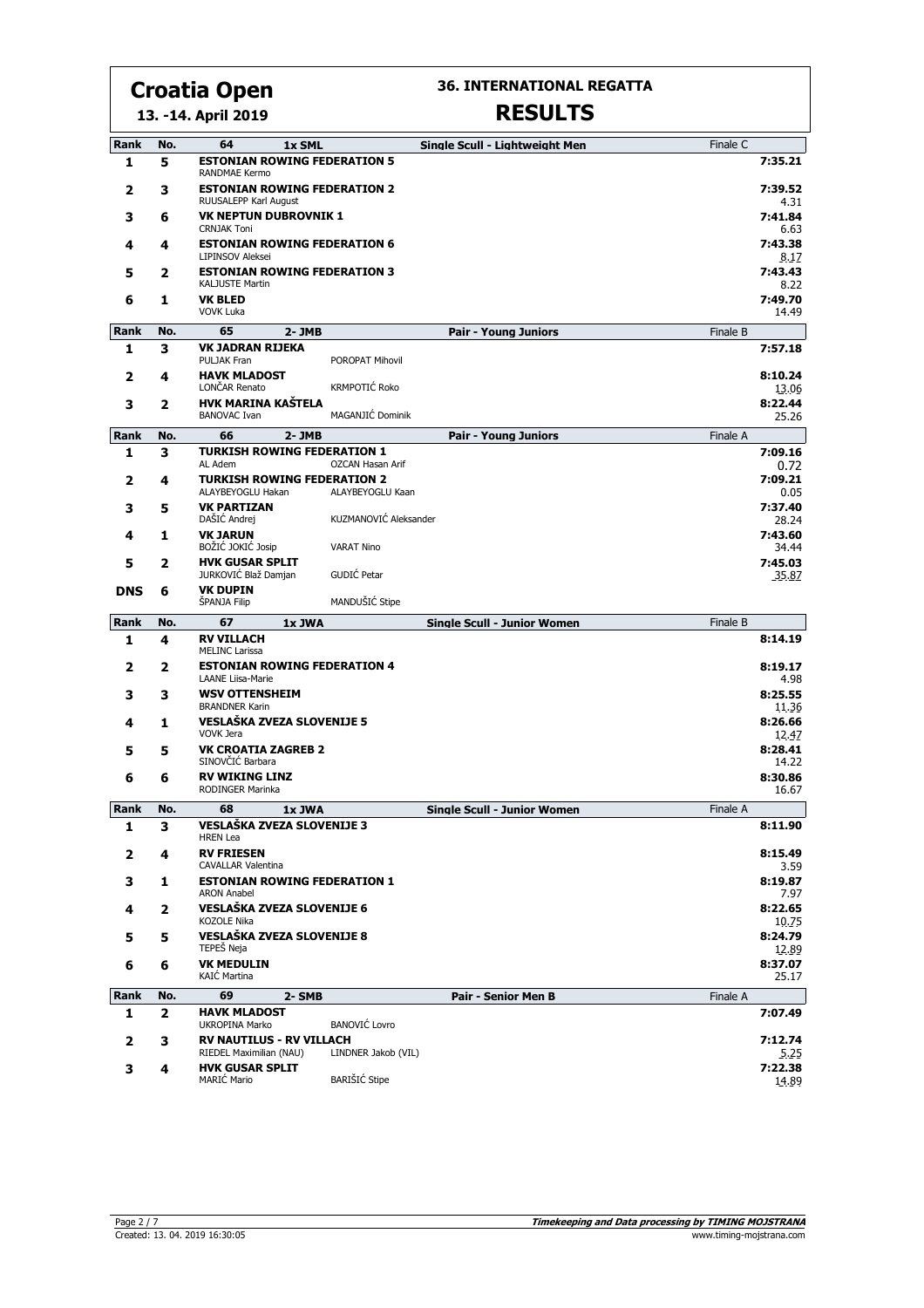**36. INTERNATIONAL REGATTA**

#### **13. -14. April 2019**

| Rank<br>1   | No.<br>5 | 70<br>1x SMB<br>VESLAŠKA ZVEZA SLOVENIJE 4                   |                            | <b>Single Scull - Senior Men B</b>   | Finale B | 7:19.03          |
|-------------|----------|--------------------------------------------------------------|----------------------------|--------------------------------------|----------|------------------|
| 2           | 4        | <b>PFEIFER Filip</b><br><b>ESTONIAN ROWING FEDERATION 1</b>  |                            |                                      |          | 7:20.60          |
|             |          | <b>KUSHTEYN Mikhail</b>                                      |                            |                                      |          | 1.57             |
| 3           | 3        | <b>HVK MORNAR SPLIT</b><br>MUHMUTOVIĆ Goran                  |                            |                                      |          | 7:23.01<br>3.98  |
| 4           | 6        | <b>ESTONIAN ROWING FEDERATION 2</b><br>POOLAK Johann         |                            |                                      |          | 7:26.36<br>7.33  |
| 5           | 2        | VK TREŠNJEVKA 4<br><b>PAPAC Patrik</b>                       |                            |                                      |          | 7:29.10<br>10.07 |
| 6           | 1        | <b>ESTONIAN ROWING FEDERATION 5</b><br>KODASMAA Margus       |                            |                                      |          | 7:35.41<br>16.38 |
| <b>Rank</b> | No.      | 71<br>1x SMB                                                 |                            | <b>Single Scull - Senior Men B</b>   | Finale A |                  |
| 1           | 1        | <b>WAGINGER RUDERVEREIN</b><br><b>REIM Lukas</b>             |                            |                                      |          | 7:03.67          |
| 2           | 5        | VESLAŠKA ZVEZA SLOVENIJE 2<br>ČAS Jaka                       |                            |                                      |          | 7:10.23<br>6.56  |
| 3           | 4        | VESLAŠKA ZVEZA SLOVENIJE 1<br>ALJANČIČ Miha                  |                            |                                      |          | 7:17.20          |
| 4           | 3        | <b>VK CROATIA ZAGREB 1</b>                                   |                            |                                      |          | 13.53<br>7:22.03 |
| 5           | 2        | <b>HABUDA Karlo</b><br><b>VK CROATIA ZAGREB 2</b>            |                            |                                      |          | 18.36<br>7:24.00 |
| 6           | 6        | ČANIĆ Tomislav<br>VK TREŠNJEVKA 2                            |                            |                                      |          | 20.33<br>7:27.19 |
|             |          | <b>BIJELIĆ Jakov</b>                                         |                            |                                      |          | 23.52            |
| Rank        | No.      | 72<br>2x JMB                                                 |                            | <b>Double Sculls - Young Juniors</b> | Finale B |                  |
| 1           | 3        | <b>VK SMEDEREVO</b><br>POPOVIĆ Dušan                         | VUKAŠINOVIĆ Veljko         |                                      |          | 7:02.10          |
| 2           | 4        | <b>VK CRVENA ZVEZDA 1</b><br><b>MOHORA Aleksa</b>            | ŠAJTANOVIĆ Nemanja         |                                      |          | 7:07.77<br>5.67  |
| 3           | 2        | <b>VK CROATIA ZAGREB 2</b><br>SAVIĆ Bartol                   | <b>ČULINA Stipe</b>        |                                      |          | 7:14.36<br>12.26 |
| 4           | 1        | <b>HVK GUSAR SPLIT</b><br>GALINOVIĆ Marko                    | KATAVIĆ Josip              |                                      |          | 7:17.02<br>14.92 |
| 5           | 5        | VK TREŠNJEVKA 1                                              |                            |                                      |          | 7:17.91          |
| 6           | 6        | JURČIĆ Luka<br><b>HAVK MLADOST 2</b>                         | NICOSCIA Joshua            |                                      |          | 15.81<br>7:22.81 |
|             |          | SMOLJANOVIĆ Marin                                            | <b>MARINAC Martin</b>      |                                      |          | 20.71            |
| Rank        | No.      | 73<br>2x JMB                                                 |                            | <b>Double Sculls - Young Juniors</b> | Finale A |                  |
| 1           | 3        | <b>TURKISH ROWING FEDERATION 1</b><br><b>ERMAN Enver</b>     | YILMAZ AYDIN Kaan          |                                      |          | 6:55.41          |
| 2           | 4        | <b>TURKISH ROWING FEDERATION 2</b><br><b>BAYRAM Omer</b>     | <b>KARA Eren Efe</b>       |                                      |          | 7:04.26<br>8.85  |
| 3           | 2        | <b>VK NEPTUN DUBROVNIK</b><br>ŠTRMAN Antonio                 | MUCIĆ Roko                 |                                      |          | 7:06.87<br>11.46 |
| 4           | 5        | <b>FRIULI VENEZIA GIULIA 2</b>                               |                            |                                      |          | 7:09.58          |
| 5           | 6        | <b>CLAGNAZ Tommaso</b><br><b>VK LJUBLJANICA 1</b>            | <b>FORCELLINI Pietro</b>   |                                      |          | 14.17<br>7:12.44 |
| 6           | 1        | ALBREHT Matija<br><b>HAVK MLADOST 1</b>                      | ARIH KRANJEC Jordan        |                                      |          | 17.03<br>7:24.30 |
|             |          | <b>AVGUSTINOV Ivan</b>                                       | ŽIVKOVIĆ Lovro             |                                      |          | 28.89            |
| Rank        | No.      | 74<br>1x SWA                                                 |                            | <b>Single Scull - Senior Women</b>   | Finale A |                  |
| 1           | 5        | <b>HAVK MLADOST</b><br>PLEJIĆ Valentina                      |                            |                                      |          | 8:00.32          |
| 2           | 2        | VK TREŠNJEVKA<br>KRAKIĆ Žana                                 |                            |                                      |          | 8:02.45<br>2.13  |
| 3           | 4        | <b>SLOVAK ROWING FEDERATION</b><br>MARKULINOVA Anna          |                            |                                      |          | 8:06.84<br>6.52  |
| 4           | 3        | <b>VK GRAFIČAR</b><br><b>VODOGAZ Milica</b>                  |                            |                                      |          | 8:12.28<br>11.96 |
| Rank        | No.      | 75<br>2- JMA                                                 |                            | <b>Pair - Junior Men</b>             | Finale B |                  |
| 1           | 2        | VK SMEDEREVO - VK GRAFIČAR                                   |                            |                                      |          | 7:03.95          |
| 2           | 4        | KOLAREVIĆ Nikola (GRA)<br><b>TURKISH ROWING FEDERATION 3</b> | SOLDATOVIĆ Nikola (SME)    |                                      |          | 3.63<br>7:06.03  |
| 3           | з        | ORMEZ Hakan Berk<br><b>TURKISH ROWING FEDERATION 1</b>       | <b>ILYAS CAGATAY Urdem</b> |                                      |          | 2.08<br>7:06.47  |
|             |          | OGUZ Okansu                                                  | SAMET Kaban                |                                      |          | 2.52             |
| 4           | 1        | <b>VK KRKA</b><br><b>KLARIN Lovre</b>                        | RADOVČIĆ Jerko             |                                      |          | 7:07.95<br>4.00  |
| 5           | 5        | VK JARUN - VK TREŠNJEVKA<br><b>ĐOMLIJA Mislav</b>            | <b>PUJAS Viktor</b>        |                                      |          | 7:09.18<br>5.23  |
| 6           | 6        | VESLAŠKA ZVEZA SLOVENIJE 1<br>ČAS Jure                       | <b>GRACE Jernej</b>        |                                      |          | 7:11.93<br>7.98  |
|             |          |                                                              |                            |                                      |          |                  |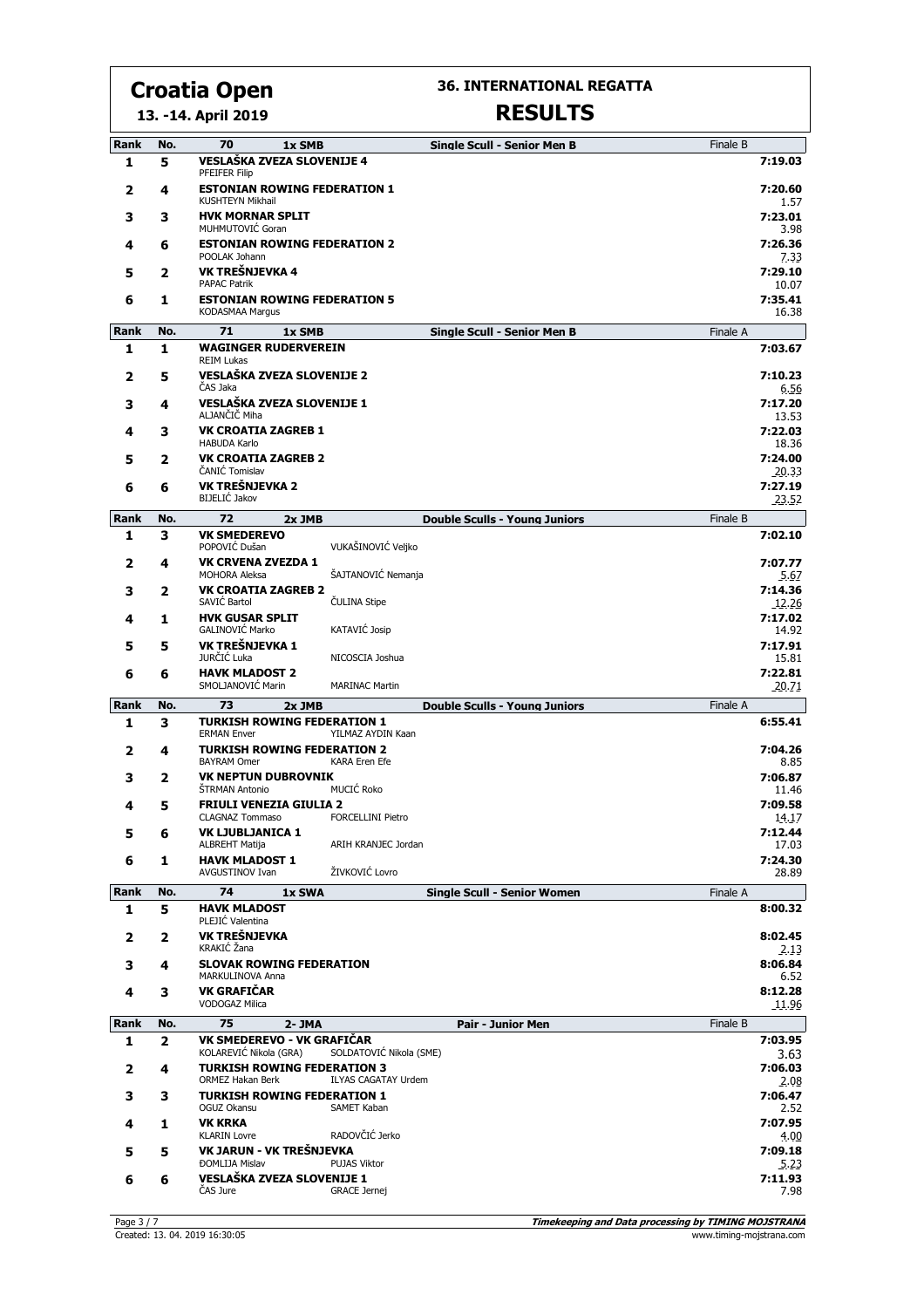**13. -14. April 2019**

#### **36. INTERNATIONAL REGATTA**

| Rank        | No. | 76<br>2- JMA                                                                                                    |                                                 | <b>Pair - Junior Men</b>                 |                                       | Finale A |                         |
|-------------|-----|-----------------------------------------------------------------------------------------------------------------|-------------------------------------------------|------------------------------------------|---------------------------------------|----------|-------------------------|
| 1           | 5   | <b>HVK GUSAR SPLIT 1</b><br>VUKOVIĆ Ivan                                                                        | <b>BORKOVIĆ Karlo</b>                           |                                          |                                       |          | 6:52.92                 |
| 2           | 4   | <b>TURKISH ROWING FEDERATION 2</b><br><b>ULAS Kurt</b>                                                          | YUNUS Emre Cegen                                |                                          |                                       |          | 6:54.75<br>1.83         |
| 3           | з   | VK GRAFIČAR - VK GALEB<br><b>GRUBER Đorđe (GRA)</b>                                                             | STANKOVIĆ Todor (GAL)                           |                                          |                                       |          | 6:56.52<br>3.60         |
| 4           | 6   | VK JADRAN RIJEKA - VK ISTRA<br>STOJIŠIĆ Mateo                                                                   | MARKULINČIĆ Luka                                |                                          |                                       |          | 6:57.44<br>4.52         |
| 5           | 2   | <b>VK PARTIZAN</b><br>SAMARDŽIJA Ranko                                                                          | BELIĆ Dušan                                     |                                          |                                       |          | 7:06.65<br>13.73        |
| 6           | 1   | VESLAŠKA ZVEZA SLOVENIJE 2<br>KRAVČUK Semen                                                                     | <b>TRATNIK Aleksej</b>                          |                                          |                                       |          | 7:07.66<br>14.74        |
| <b>Rank</b> | No. | 77<br>1x JMA                                                                                                    |                                                 | Single Scull - Junior Men                |                                       | Finale B |                         |
| 1           | 2   | VK DANUBIUS 1885 3<br>KATIĆ Ivan                                                                                |                                                 |                                          |                                       |          | 7:26.73                 |
| 2           | 4   | <b>VK DANUBIUS 1885 2</b><br>RATAJAC Rastko                                                                     |                                                 |                                          |                                       |          | 7:31.40<br>4.67         |
| 3           | 6   | <b>RV VILLACH 1</b><br><b>KARLOVSKY Michal</b>                                                                  |                                                 |                                          |                                       |          | 7:33.10<br>6.37         |
| 4           | 3   | <b>VK KRKA 1</b><br>PERIŠIĆ Nino                                                                                |                                                 |                                          |                                       |          | 7:33.96<br>7.23         |
| 5           | 5   | <b>VK NEPTUN DUBROVNIK 1</b><br>KUKULJICA Pero                                                                  |                                                 |                                          |                                       |          | 7:36.43<br>9.70         |
| 6           | 1   | <b>VK NEPTUN DUBROVNIK 2</b><br>PEROVIĆ Toni                                                                    |                                                 |                                          |                                       |          | 7:39.52<br>12.79        |
| 7           | 7   | <b>HVK MORNAR SPLIT 2</b><br><b>CURIN Gordan</b>                                                                |                                                 |                                          |                                       |          | 7:45.62<br>18.89        |
| Rank        | No. | 78<br>1x JMA                                                                                                    |                                                 | <b>Single Scull - Junior Men</b>         |                                       | Finale A |                         |
| 1           | 4   | VK DANUBIUS 1885 1<br>STEFANOVIĆ Dušan                                                                          |                                                 |                                          |                                       |          | 7:21.06                 |
| 2           | 2   | <b>ESTONIAN ROWING FEDERATION 2</b><br>TIMMUSK Uku Siim                                                         |                                                 |                                          |                                       |          | 7:24.05<br>2.99         |
| 3           | 3   | <b>VESLAŠKA ZVEZA SLOVENIJE 1</b><br><b>JERMAN Urban</b>                                                        |                                                 |                                          |                                       |          | 7:24.21<br>3.15         |
| 4           | 5   | <b>RV WIKING LINZ 1</b><br><b>HULTSCH Konrad</b>                                                                |                                                 |                                          |                                       |          | 7:27.50<br>6.44         |
| 5           | 7   | <b>RV VILLACH 2</b><br><b>BARTA Philip</b>                                                                      |                                                 |                                          |                                       |          | 7:31.66<br>10.60        |
| 6           | 6   | <b>TURKISH ROWING FEDERATION 1</b><br><b>CAKMAK Sefik</b>                                                       |                                                 |                                          |                                       |          | 7:34.03<br>12.97        |
| 7           | 1   | <b>WRK DONAU WIEN</b><br><b>TUERKE Paul</b>                                                                     |                                                 |                                          |                                       |          | 7:39.33<br>18.27        |
| Rank        | No. | 79<br>$8+JMB$                                                                                                   |                                                 | <b>Eight - Young Juniors</b>             |                                       | Finale A |                         |
| 1           | 3   | <b>HAVK MLADOST</b><br>HAŠPERGER Karlo<br>ŽALAC Patrik<br><b>SARAGA Teo</b>                                     | GALIĆ Matej<br>MILETIĆ Ivan                     | <b>MILIN Timon</b><br>KOŽIĆ Leon         | IVANČIĆ Borna<br>KNEŽEVIĆ HUZJAK Ivor |          | 6:29.31                 |
| 2           | 2   | VK ISTRA<br><b>BRAVAR Andrea</b>                                                                                | OPAČIĆ Petar                                    | MILINKOVIĆ Lovro                         | OMANOVIĆ Haris                        |          | 6:36.96<br>7.65         |
|             |     | <b>MAREM Matija</b><br><b>BELCI Diego</b>                                                                       | <b>BALAĆ Mihael</b>                             | BURŠIĆ Massimo                           | LUKIĆ Filip                           |          |                         |
| 3           | 4   | <b>CARINTHIAN ROWING FEDERATION</b><br><b>GLEITLER Hannes</b><br><b>HALODA Michal</b><br><b>BUGELNIG Selina</b> | <b>GFRERER Martin</b><br><b>FAFELEDER Jonas</b> | <b>ZUNZER Phillip</b><br>KNOGLINGER Paul | KAISERAUER David<br>STORNIG Jakob     |          | 6:37.67<br>8.36         |
| Rank        | No. | 80<br>2- SMA                                                                                                    |                                                 | <b>Pair - Senior Men</b>                 |                                       | Finale A |                         |
| 1           | 5   | <b>HAVK MLADOST</b><br>SINKOVIĆ Martin                                                                          | SINKOVIĆ Valent                                 |                                          |                                       |          | 6:33.51                 |
| Rank        | No. | 81<br>1x SWL                                                                                                    |                                                 | Single Scull - Lightweight Women         |                                       | Finale A |                         |
| 1           | 6   | VESLAŠKA ZVEZA SLOVENIJE<br>KOSTANJŠEK Nina                                                                     |                                                 |                                          |                                       |          | 8:01.60                 |
| 2           | 3   | <b>RV STAW</b><br><b>TIEFENTHALER Lara</b>                                                                      |                                                 |                                          |                                       |          | 1.29<br>8:03.15<br>1.55 |
| 3           | 1   | <b>VK NERETVANSKI GUSAR</b><br>ŠUSTIĆ Nataša                                                                    |                                                 |                                          |                                       |          | 8:09.42<br>7.82         |
| 4           | 2   | <b>VK TREŠNJEVKA</b><br>DRAGIČEVIĆ Dora                                                                         |                                                 |                                          |                                       |          | 8:18.48<br>16.88        |
| 5           | 4   | <b>VK JADRAN ZADAR</b><br>DASOVIĆ Mirna                                                                         |                                                 |                                          |                                       |          | 8:27.37<br>25.77        |
| 6           | 5   | <b>VK DANUBIUS 1885</b><br>TARABIĆ Jana                                                                         |                                                 |                                          |                                       |          | 8:42.83<br>41.23        |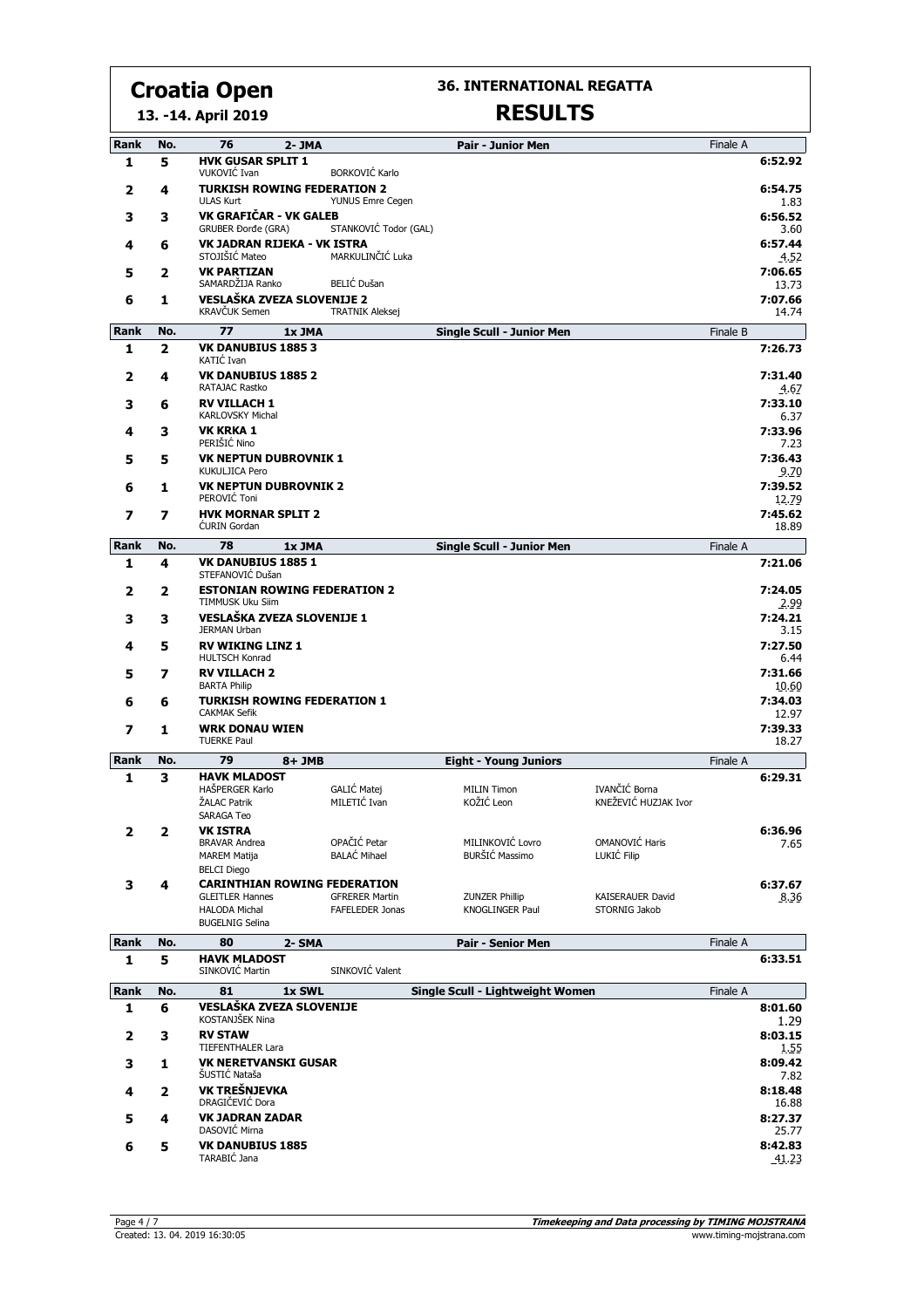**13. -14. April 2019**

#### **36. INTERNATIONAL REGATTA**

| <b>Rank</b>  | No. | 82<br>1x SMA                                                                   |                      | <b>Single Scull - Senior Men</b>          | Finale B |                          |
|--------------|-----|--------------------------------------------------------------------------------|----------------------|-------------------------------------------|----------|--------------------------|
| 1            | 3   | <b>VK CROATIA ZAGREB 2</b><br>SAMARDŽIĆ Bernard                                |                      |                                           |          | 7:15.51                  |
| 2            | 5   | <b>CLUB DE REGATATAS LIMA</b><br>HAMANN ZLATAR Geronimo                        |                      |                                           |          | 7:17.37<br>1.86          |
| 3            | 2   | <b>VK PARTIZAN 1</b><br><b>DERIC</b> Igor                                      |                      |                                           |          | 7:22.53<br>7.02          |
| 4            | 6   | <b>VK PARTIZAN 2</b><br><b>SLJUKIC Andrija</b>                                 |                      |                                           |          | 7:48.50<br>32.99         |
| 5            | 1   | <b>VK ARGO IZOLA</b><br>BOŽEGLAV Igor                                          |                      |                                           |          | 8:11.89<br>56.38         |
| <b>DNS</b>   | 4   | <b>ESTONIAN ROWING FEDERATION 1</b><br>TAIMISOO Kaspar                         |                      |                                           |          |                          |
| Rank         | No. | 83<br>1x SMA                                                                   |                      | <b>Single Scull - Senior Men</b>          | Finale A |                          |
| 1            | 3   | <b>VK CROATIA ZAGREB 1</b><br><b>MARTIN Damir</b>                              |                      |                                           |          | 6:54.64                  |
| 2            | 5   | <b>VK IKTUS</b><br><b>SAIN David</b>                                           |                      |                                           |          | 7:11.19<br>16.55         |
| з            | 6   | <b>ESTONIAN ROWING FEDERATION 6</b><br><b>ANDERSON Sten-Erik</b>               |                      |                                           |          | 7:12.35<br>17.71         |
| 4            | 1   | <b>HAVK MLADOST</b><br>BARIČEVIĆ Luka                                          |                      |                                           |          | 7:14.61<br>19.97         |
| 5            | 4   | <b>ESTONIAN ROWING FEDERATION 3</b><br><b>ENDREKSON Tonu</b>                   |                      |                                           |          | 7:25.91<br>31.27         |
| 6            | 2   | <b>ESTONIAN ROWING FEDERATION 7</b><br><b>UDAM Juri-Mikk</b>                   |                      |                                           |          | 7:39.88<br>45.24         |
| Rank         | No. | 84<br>1x SML                                                                   |                      | Single Scull - Lightweight Men            | Finale B |                          |
| 1            | 3   | <b>WRC PIRAT</b><br><b>KREITMEIER Lukas</b>                                    |                      |                                           |          | 7:18.40                  |
| $\mathbf{2}$ | 1   | <b>MOVE SALZBURG</b><br><b>SALLER Michael</b>                                  |                      |                                           |          | 7:18.42<br>0.02          |
| з            | 4   | VESLAŠKA ZVEZA SLOVENIJE 3<br>MALEŠIČ Jaka                                     |                      |                                           |          | 7:22.07                  |
| 4            | 2   | <b>VK ARUPINUM</b>                                                             |                      |                                           |          | 3.67<br>7:22.86          |
| 5            | 5   | UDOVIČIĆ Nickol<br><b>ESTONIAN ROWING FEDERATION 1</b>                         |                      |                                           |          | 4.46<br>7:25.68          |
| 6            | 6   | <b>LOOT Elar</b><br><b>ESTONIAN ROWING FEDERATION 4</b><br><b>KOPPEL Ander</b> |                      |                                           |          | 7.28<br>7:36.96<br>18.56 |
| Rank         | No. | 85<br>1x SML                                                                   |                      | Single Scull - Lightweight Men            | Finale A |                          |
| 1            | 4   | <b>VESLAŠKA ZVEZA SLOVENIJE 1</b><br><b>HRVAT Rajko</b>                        |                      |                                           |          | 7:06.54                  |
| $\mathbf{2}$ | 3   | <b>SLOVAK ROWING FEDERATION 1</b><br>REŽNAK Marek                              |                      |                                           |          | 7:09.07<br>2.53          |
| з            | 1   | <b>SLOVAK ROWING FEDERATION 2</b><br><b>ZELINKA Peter</b>                      |                      |                                           |          | 7:13.65<br>7.11          |
| 4            | 2   | VK TREŠNJEVKA<br>RADONIĆ Luka                                                  |                      |                                           |          | 7:19.60<br>13.06         |
| 5            | 5   | VESLASKA ZVEZA SLOVENIJE 2<br>JALEN Aleš                                       |                      |                                           |          | 7:30.74<br>24.20         |
| 6            | 6   | <b>RV WIKING LINZ</b><br><b>LEMP Markus</b>                                    |                      |                                           |          | 7:39.33<br>32.79         |
| <b>Rank</b>  | No. | 86<br>2x JWB                                                                   |                      | <b>Double Sculls - Young Junior Women</b> | Finale B |                          |
| $\mathbf{1}$ | 3   | <b>VK ZAGREB 1</b>                                                             |                      |                                           |          | 7:57.83                  |
| $\mathbf{2}$ | 1   | MIKIĆ Petra<br><b>HAVK MLADOST 2</b>                                           | OSMEC PERUŠA Kim     |                                           |          | 8:07.47                  |
| 3            | 5   | ŠEKETA Magdalena<br><b>HAVK MLADOST 1</b>                                      | PACEK Lena           |                                           |          | 9.64<br>8:15.21          |
|              |     | GRNČAROVSKI Elena<br><b>VK JARUN</b>                                           | RAMLJAK Petra        |                                           |          | 17.38<br>8:17.72         |
| 4            | 6   | RAZVALIĆ Tamara                                                                | <b>MORMIL Helena</b> |                                           |          | 19.89                    |
| 5            | 4   | <b>VK JADRAN RIJEKA</b><br>SMILOVIĆ Mirjam                                     | <b>GLAVICA Carla</b> |                                           |          | 8:20.06<br>22.23         |
| 6            | 2   | VK GLAGOLJAŠ<br>SELETOVIĆ Lana                                                 | NENADIĆ Lara         |                                           |          | 8:32.49<br>34.66         |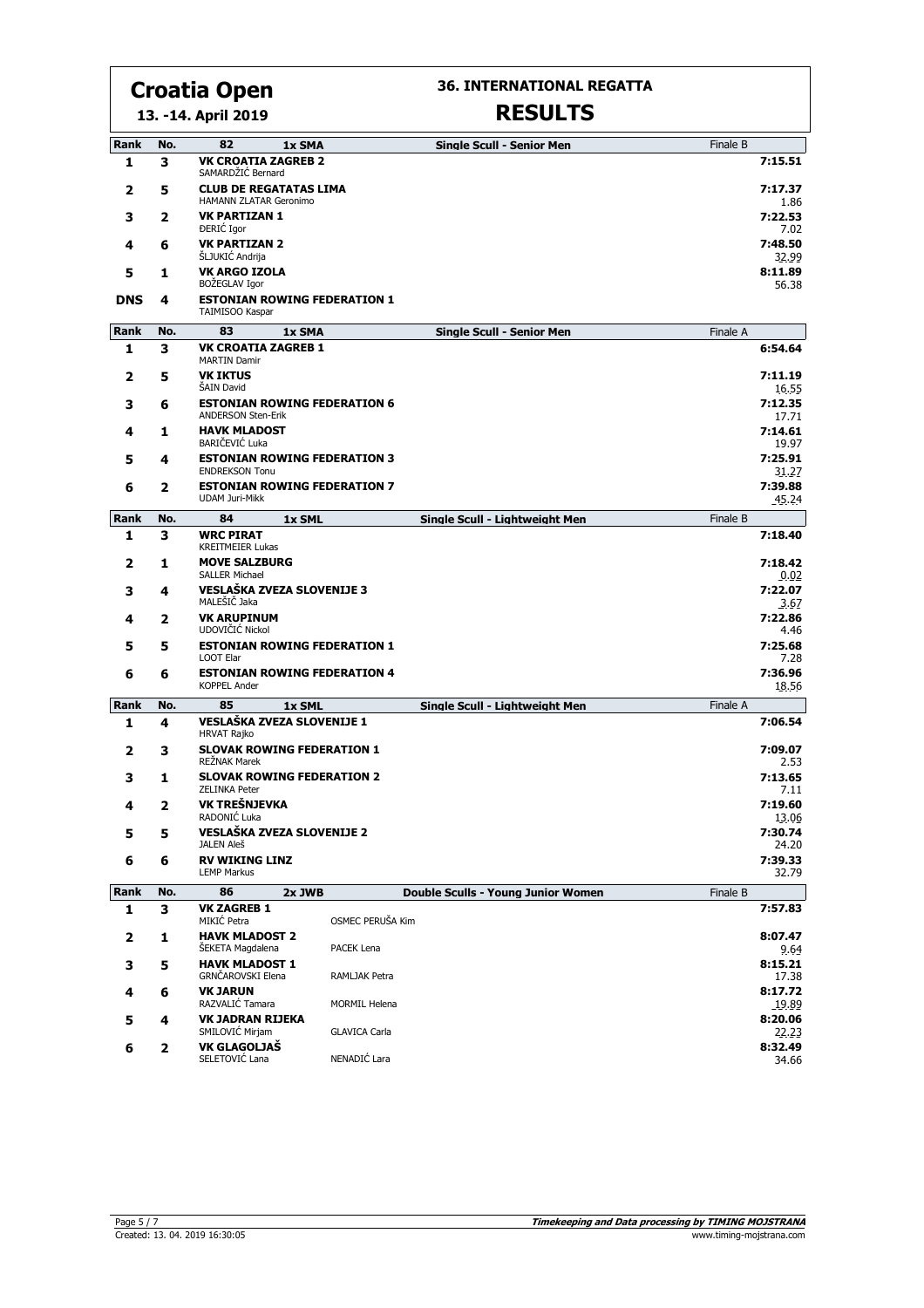**36. INTERNATIONAL REGATTA RESULTS**

#### **13. -14. April 2019**

| Rank                    | No. | 87<br>2x JWB                                                                       | Double Sculls - Young Junior Women           | Finale A |                           |
|-------------------------|-----|------------------------------------------------------------------------------------|----------------------------------------------|----------|---------------------------|
| 1                       | 3   | <b>TURKISH ROWING FEDERATION</b><br><b>ULGEY Rukenn</b>                            | BAYKARA Deniznur Serra                       |          | 7:40.58                   |
| $\mathbf{2}$            | 5   | <b>FRIULI VENEZIA GIULIA 1</b>                                                     |                                              |          | 7:44.66                   |
| з                       | 4   | <b>MITRI Letizia</b><br><b>FRIULI VENEZIA GIULIA 2</b><br><b>GNATTA Alice</b>      | <b>GOTTARDI Giulia</b><br><b>MAURI Lucia</b> |          | 4.08<br>7:47.93<br>7.35   |
| 4                       | 2   | <b>RV STAW</b><br><b>WIESINGER Hanna</b>                                           | <b>HORNACEK Magdalena</b>                    |          | 7:58.66<br>18.08          |
| 5                       | 1   | <b>VK ISTRA 1</b><br><b>GRGORINIĆ Mia</b>                                          | KOMPARIĆ Lara                                |          | 8:00.22<br>19.64          |
| 6                       | 6   | <b>VK ZAGREB 2</b><br>ČIŽMEK Doroteja                                              | <b>KHARBOUTLY Enola</b>                      |          | 8:33.12<br>52.54          |
| Rank                    | No. | 88<br>2x JMA                                                                       | <b>Double Sculls - Junior Men</b>            | Finale B |                           |
| 1                       | 3   | <b>HVK VUKOVAR</b><br><b>KOLAR Ivan</b>                                            | MAROŠEVIĆ Filip                              |          | 7:07.76                   |
| $\mathbf{2}$            | 1   | <b>VK NAUTILUS KOPER</b><br>ČUPKOVIČ Sergej                                        | KOROŠIC Enej                                 |          | 7:08.81<br>1.05           |
| з                       | 5   | <b>VK PARTIZAN</b><br>ŠUŠIĆ Viktor                                                 | ŠVABIĆ Vuk                                   |          | 7:12.25<br>4.49           |
| 4                       | 4   | <b>HAVK MLADOST 1</b><br><b>CORAK Jakov</b>                                        | ŠURINA Lovro                                 |          | 7:14.45<br>6.69           |
| 5                       | 2   | VK TREŠNJEVKA 2<br>KORDIĆ Noah                                                     | ŠVALJ Marko                                  |          | 7:17.32<br>9.56           |
| 6                       | 6   | <b>HAVK MLADOST 3</b><br>SRKOĆ Sven                                                | GRDOVIĆ Leon                                 |          | 8:04.57<br>56.81          |
| Rank                    | No. | 89<br>2x JMA                                                                       | <b>Double Sculls - Junior Men</b>            | Finale A |                           |
| 1                       | 3   | <b>WRC PIRAT</b><br><b>TROST Jan</b>                                               | <b>ORTNER Fabian</b>                         |          | 7:00.14<br>2.32           |
| $\mathbf{2}$            | 1   | <b>VK CRVENA ZVEZDA</b><br>ŠAVRLJUGA Petar                                         | STEVANIĆ Nikola                              |          | 7:05.90<br>5.76           |
| 3                       | 4   | <b>RV WIKING LINZ</b><br><b>MENSDORFF Eduard</b>                                   | <b>HAUSER Paul</b>                           |          | 7:09.21<br>9.07           |
| 4                       | 5   | <b>MOVE SALZBURG</b><br><b>PENK Andreas</b>                                        | <b>BOTHA Alexander</b>                       |          | 7:09.55<br>9.41           |
| 5                       | 2   | <b>RV GMUNDEN</b><br>ORTNER Jonathan                                               | <b>HESELTINE Robert</b>                      |          | 7:09.65<br>9.51           |
| 6                       | 6   | <b>HVK GUSAR SPLIT</b><br><b>TONKOVIĆ Josip</b>                                    | PLEIĆ Luka                                   |          | 7:23.53<br>23.39          |
| Rank                    | No. | 90<br>1x SWB                                                                       | <b>Single Scull - Senior Women B</b>         | Finale B |                           |
| 1                       | 3   | <b>MOVE SALZBURG</b><br>MINICHMAYR Tabea                                           |                                              |          | 8:26.21                   |
| $\overline{\mathbf{2}}$ | 4   | <b>HAVK MLADOST</b><br>ŻAJA Katarina Lara                                          |                                              |          | 8:37.71<br>11.50          |
| Rank                    | No. | 91<br>1x SWB                                                                       | <b>Single Scull - Senior Women B</b>         | Finale A |                           |
| 1                       | 3   | <b>ESTONIAN ROWING FEDERATION 1</b><br><b>JAANSON Greta</b>                        |                                              |          | 7:50.46                   |
| $\mathbf{2}$            | 4   | <b>ESTONIAN ROWING FEDERATION 2</b><br><b>ALTTOA Grete</b>                         |                                              |          | 7:56.82<br>6.36           |
| 3                       | 5   | <b>ESTONIAN ROWING FEDERATION 3</b><br><b>MITT Liisu</b>                           |                                              |          | 8:01.25<br>10.79          |
| 4                       | 2   | <b>ESTONIAN ROWING FEDERATION 4</b><br>MAESAAR Karolyn                             |                                              |          | 8:12.38<br>21.92          |
| 5                       | 1   | <b>RV STAW</b><br><b>TIEFENTHALER Lara</b>                                         |                                              |          | 8:14.76                   |
| 6                       | 6   | <b>SLOVAK ROWING FEDERATION</b><br>SUCHOVA Barbora                                 |                                              |          | 24.30<br>8:36.86<br>46.40 |
| Rank                    | No. | 92<br>2- SWA                                                                       | <b>Pair - Senior Women</b>                   | Finale A |                           |
| 1                       | 4   | VK GRAFIČAR - VK CRVENA ZVEZDA<br>MIJAILOVIĆ Andrijana (GRA) LAZIĆ Iva (CZV) (JWA) |                                              |          | 7:55.13                   |
| 2                       | 3   | <b>VK JADRAN ZADAR</b>                                                             |                                              |          | 8:09.44                   |
| 3                       | 2   | KARAČIĆ Iva<br><b>VK CRVENA ZVEZDA</b>                                             | ŽUVANIĆ Ela (SWA)                            |          | 14.31<br>8:15.57          |
|                         |     | BEZBRADICA Maša                                                                    | VIZI Minja (JWA)                             |          | 20.44                     |